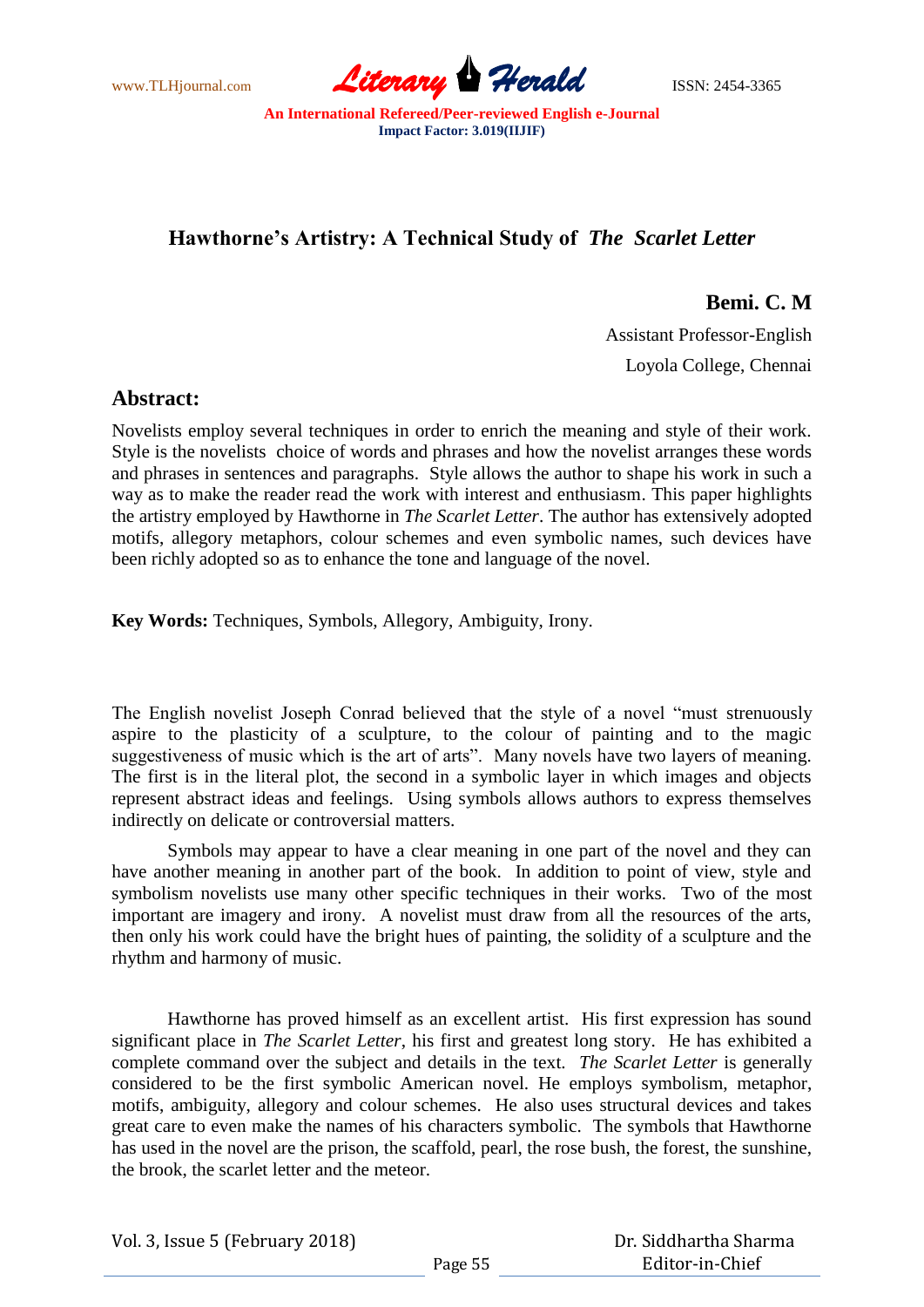

*The Scarlet Letter* commences with the scene of a large crowd waiting before the prison door to witness the public disgrace of Hester Prynne. It is the prison door that separates Hester from the crowd.

> Like all that pertains to crime, it seemed never to have known a youthful era. Before this ugly edifice and between it and the wheel-track of the street, was a grass plot, much overgrown with burdock, pigweed, apple peru and such unsightly vegetation which evidently found something congenial in the soil that had. The early borne the black flower of the civilized society, a prison. (48)

The prison is used by Hawthorne to show isolation Hester is isolated from the society and is alienated from them. The dark atmosphere of the prison symbolizes the darkness that Hester has to face throughout her lifetime. The prison is also used to picturise crime, its consequence punishment literally, Hester is the only one who serves a sentence in prison but both Arthur Dimmesdale and Roger Chillingworth are found to be imprisoned in their own prisons.

The Scaffold is a technical device used to symbolize punishment, public disgrace and isolation from the society. It is also a symbolic replication of God"s Judgement Day. There are three scaffold scenes in the novel, each telling us exactly what will follow next. The exposure, faced by the people on the scaffold is emphasized and it is indeed a painful experience at the beginning of the novel.

> The severest acts of public discipline were alike made venerable and awful. Meagre, indeed and cold was the sympathy that a transgressor might look for from such by  $-$  standers, at the scaffold. (50)

As the story enters the second phase, the scaffold is seen to have become the only way of escape from the mental torment suffered by Arthur Dimmesdale. Hester is free from mental agony and has been branded Adulteress because she has already mounted the scaffold. But her paramour, Dimmesdale is found to be standing on the scaffold under the cover of night because of the prick of his conscience caused by his concealed guilt

> -----ye that have loved me! That have deemed me holy!-behold me here, the one sinner of the world! At last-at last! – I stand upon the spot where, seven years since, I should have stood; here with thus woman. (267)

 He feels at ease when he stands on it. The feeling of having revealed his crime gives a worthwhile relief to the minister.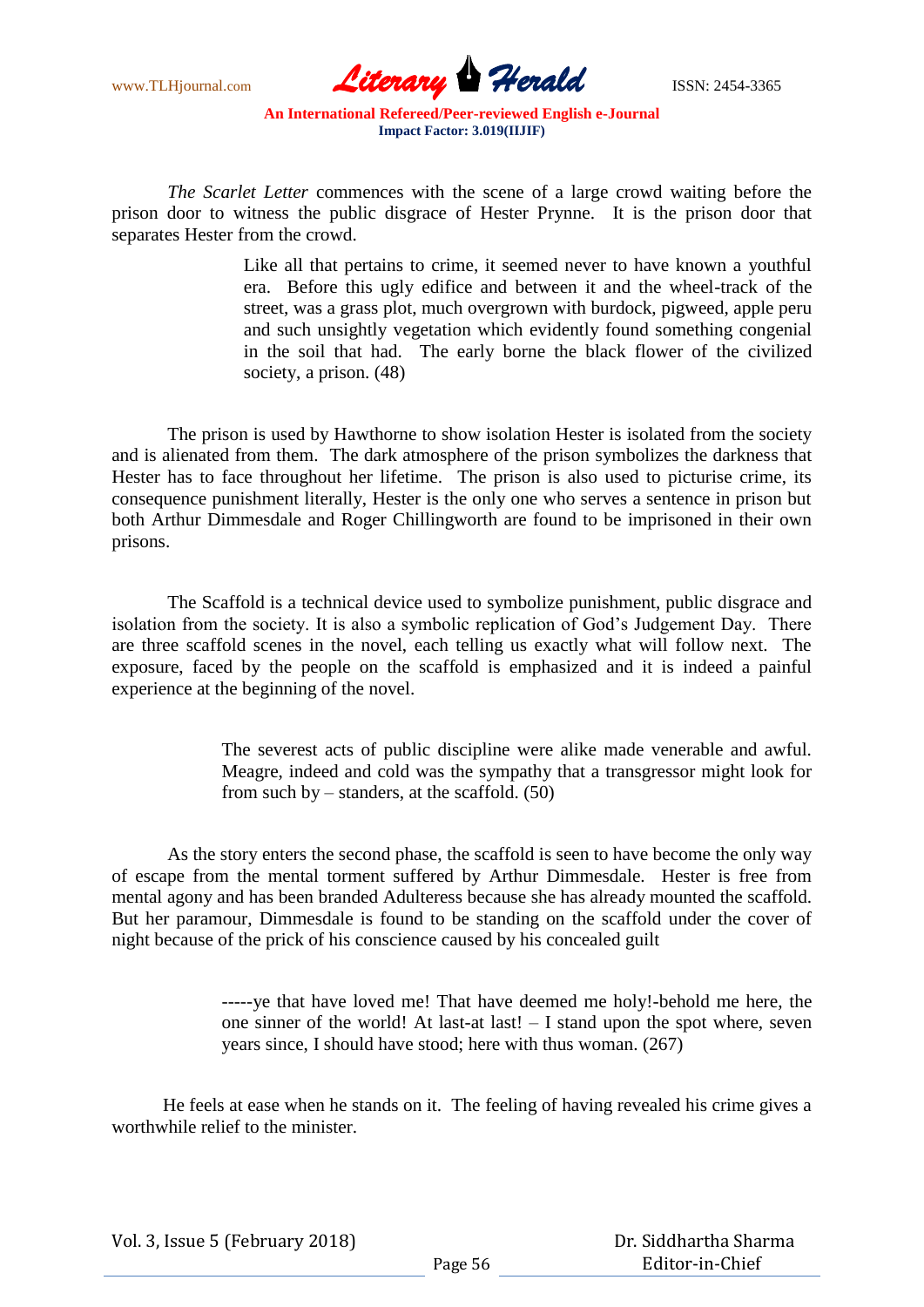

The scaffold is again seen towards the end of the novel. The minister finds his secret lover and child infront of the scaffold and in a moment's ecstasy mounts it and makes a clear revelation of his crime in broad daylight. The scaffold is the place where Dimmesdale breathes his last after admitting his sin. The brave confession made on the scaffold by the minister finally gives him peace.

Pearl, the daughter of Arthur Dimmesdale and Hester Prynne is also considered to be a symbol as she is the embodiment of the scarlet letter. She is the punishment for her mother's sin. It is evidently seen that pearl is a treasure to her mother. "She is my happiness – she is my torture, none the less! Pearl keeps me here in life! Punished me too!..." (115) Pearl"s innocent nature is compared and illustrated as a wild rose, a bird,etc., as both are symbols of freedom and love. Pearl is a self contained symbol, as she possesses the qualities to provoke the adult characters in the novel.

The rose bush found in the beginning of the novel is a constant remainder of salvation and hope to the prisoners. It is seen to have survived all odds and is found to be in full bloom.

> A wild rose- bush, covered in this month of June, with its delicated gems, which might be imagined to offer their fragrance and fragile beauty to the prisoner as he went in and to the condemned criminal as he came forth to his doom in token that the deep heart of Nature could pity and be kind to him. (48)

Hawthorne is of the opinion that the red rose offers its fragrance and its fragile beauty to the prisoner who goes in and out the prison.

Pearl also closely resembles the wild red rose. She is pretty and as innocent as the rose. Pearl is made to believe that she is plucked from the wild rosebush. In general the rose signifies beauty in the midst of thorns. "The child finally announced that she had not been made at all, but had been plucked by her mother off the bush of wild roses that grew by the prison door"… (114). Hawthorne also describes overgrown vegetation of weeds around the prison. The weeds symbolize how corrupt the civilization really is. The positive symbol he points out is the wild rose bush.

The forest is considered to be a symbol of nature in its true beauty. The forest is seen in a dark and gloomy atmosphere.

> The trees impending over it had flung down great branches, from time to time which choked up the current and compelled it to form eddies and black depths at some points; while, in its swiftles and livelier passages, there appeared a channel way of pebbles and brown sparkling sand. (195)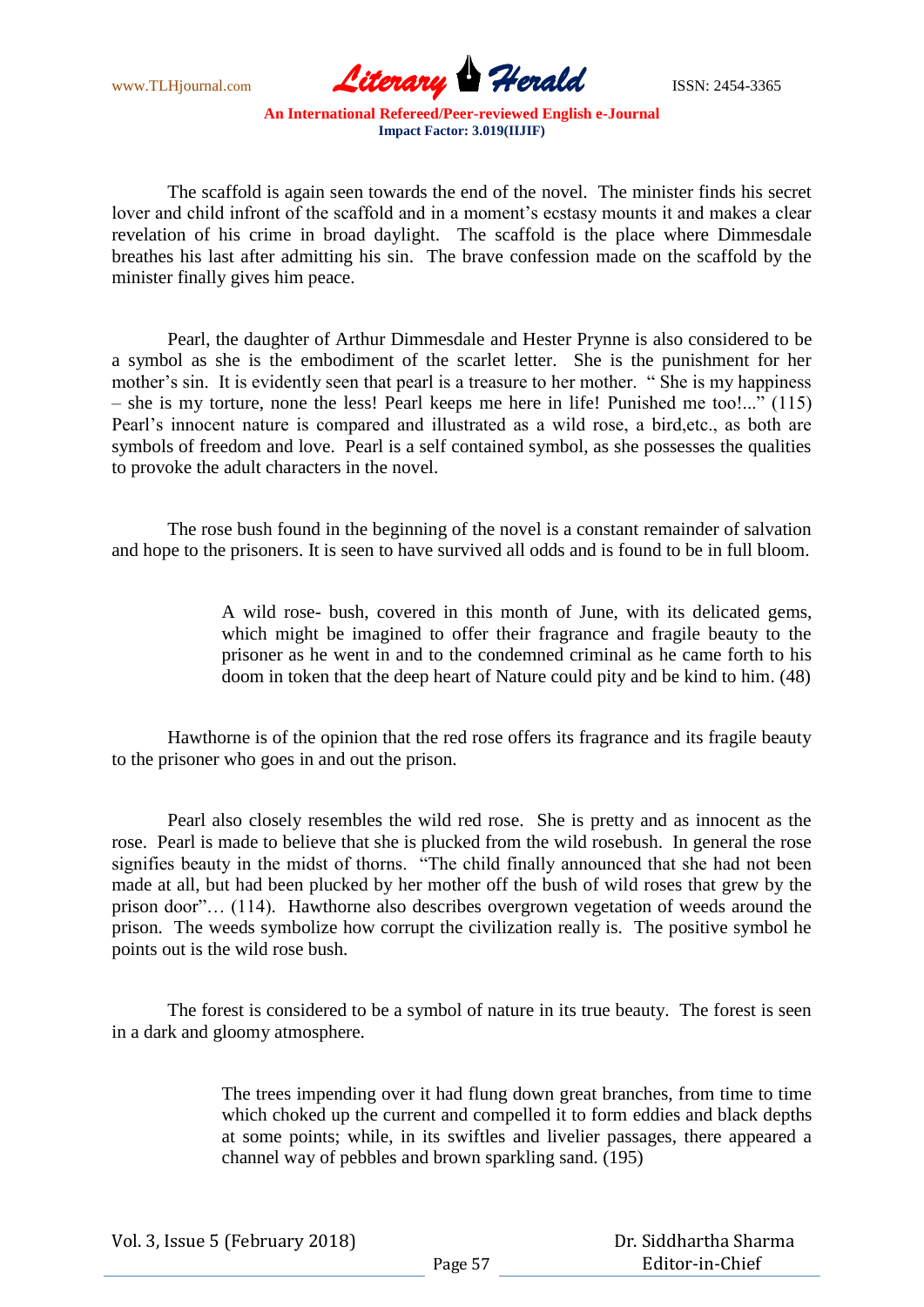

The darkness in the forest symbolizes Hester's dull and colourless life. The sunshine through the forest is also taken to have a significant meaning. "Overhead was a gray expanse of cloud. Slightly stirred, however, by a breeze; so that a gleam of flickering sunshine might now and then be seen at its solitary play along the path"…(192)

 The sunshine through the forest lights up the area where pearl plays, and shuns Hester as if it is unwilling to pollute its purity. The author has taken care to bring to light that the hiding of the sunlight is only due to the presence of iniquity.

As soon as the symbol of shame is removed from Hester's bosom sunlight embraces her sombre, moody figure. Generally the sunshine symbolizes purity. The light that illuminates the forest is also symbolic, as it is narrow and irregular. Hawthorne describes the path to be "Straggled" and "hemmed so narrowly"… (156). This suggests that the path is unpredictable and one could always stray off and be lost.

The Brook that flows through the forest is a symbol of freedom, innocence and unknown mystery.

> All the giant trees and boulders granite seemed intent on making a mystery of the course of this small brook… continually, indeed, as it stole onward, the streamlet kept up a babble, kind, quiet, soothing, but melancholy, like the voice of a young child that was spending its infancy without playfulness and knew not how to be merry among sad acquaintance and events to sombre hue. (195)

It"s beginning is unknown and so is its destination. The journey of the brook goes on its own way constantly babbling in a kind, quiet, soothing yet melancholic tone, like an infant. Pearl talks to the brook and says "O brook! O foolish and tiresome little brook!…"(195). Pearl again resembles the brook as she is also bound to travel in an undefined path that is unpredicted and mysterious.

The chief symbol of the novel is the Scarlet letter 'A'. It defines Hester Prynne as an adulteress. The heroine is branded by the puritan society with the letter "A" on her bosom. Her fellow sinner, Arthur Dimmesdale brands himself with the letter "A' and conceals it with his garment. Arthur Dimmesdale frequently covers his bosom with his hand as if to conceal something. This gesture symbolizes the minister's attempt to cover his part of sinfulness and to escape public exposure.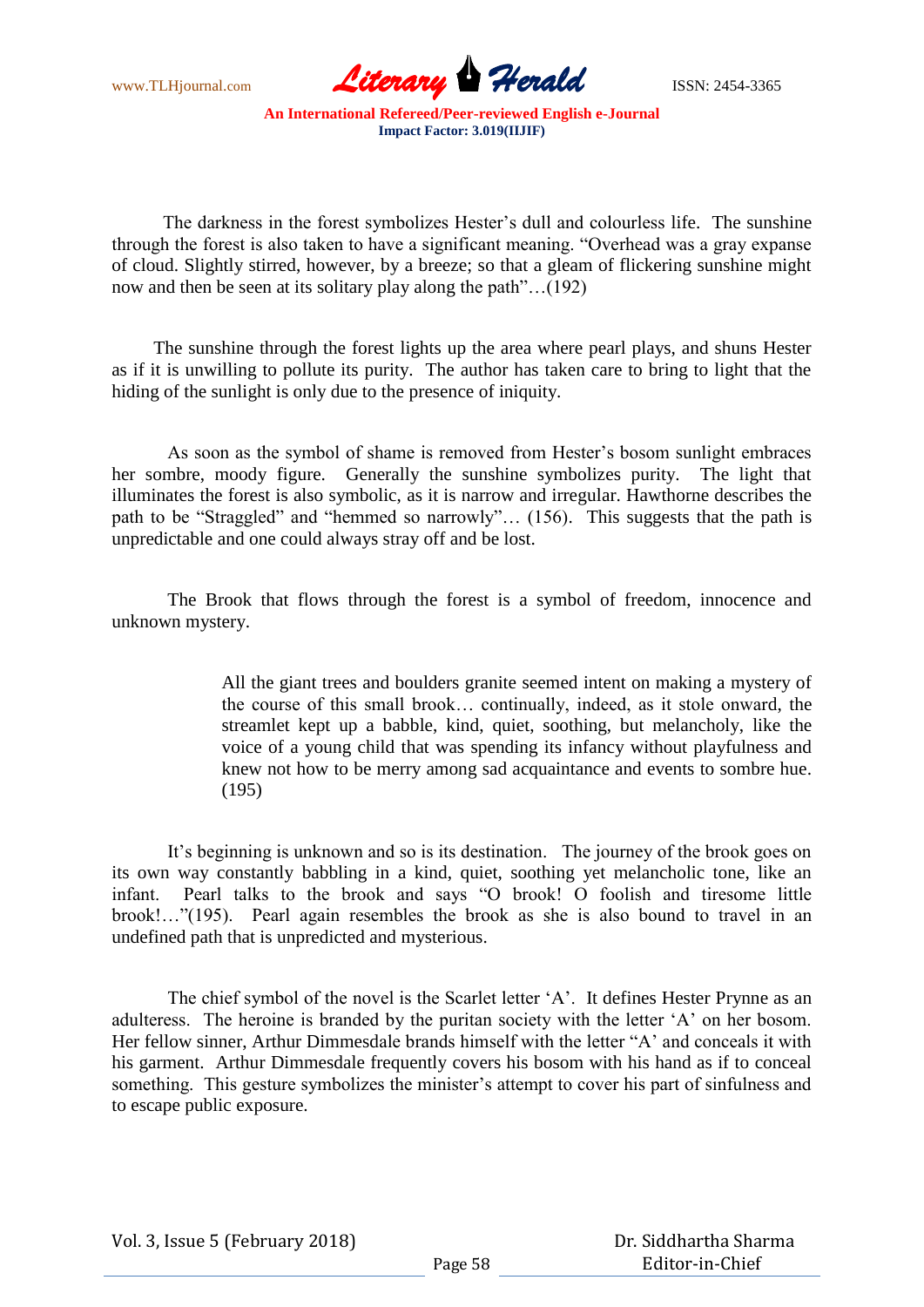

In the beginning of the story the letter 'A' is meant to be a badge of shame, but as the novel progresses the letter "A" becomes powerful it gradually changes as time passes. Originally intended to mark "Hester as an adulterous, the "A" eventually comes to stand for "Able". "Many people refused to interpret the scarlet letter "A" by its original signification. They said that it meant 'Able'; "So strong was Hester Prynne with a woman's strength..." (167) Finally it becomes indeterminate , because the people who come to watch the election day pageant think it indicates a person of importance. Pearl is once again symbolized to be the living scarlet Letter as she is the constant remainder of Dimmesdale"s sin. "There stood the Minister, with his hand over his heart and Hester glimmering on her bosom and little Pearl; herself a symbol and the connecting link between those two…" (159)

The meteor in chapter twelve is seen to trace a giant letter "A" in the night sky. The meteor too gets interpreted in various ways. The minister who sees it first feels the giant letter indicates that he should also wear the scarlet letter on his bosom like Hester. "A great red letter in the sky; the letter A, which we interpret to stand for Angel. For, as our good Governor Winthrop was made an angel this past night"....(164). The meteor is interpreted by the rest of community as a sign from heaven indicating the entry of Governor Winthrop, and his acknowledgement as an 'Angel'. But Angel is an awkward reading of the symbol. Hence the symbol is to take the meaning the beholder wants to attribute.

Roger chilling worth"s mishappen body reflects the evil in his soul, which builds up as the novel progresses. The ex-husband of Hester is a hunchback and has drooping shoulders, his physical appearance closely resembles the "Evil one", the Devil.

The colour scheme used in the novel are also symbolic. The dark and dull colours indicate gloom, guilt, sorrow and agony. The heroine of the story wears dark clothes, which indicate her pain and grief, but she is very keen to dress up her child in bright coloured garments, as she doesn"t want her sorrow and dull life to affect the child. The red colour of the letters "A" indicates the fierceness and wildness of the crime committed by the wrong doers. Hawthorne uses light and darkness to bring out the true nature of each character. Darkness represents a world of evil that remains hidden while the brightness of day means truth that is exposed.

Irony and ambiguity are used to bring perfection to the novel. Hester's strength and Dimmesdale"s weakness are an ironical juxtaposition. Hester is extraordinary strong and active unlike the timid and nervous Dimmesdale. Dimmesdale is portrayed as the pastor and Hester as his parishner. Dimmesdale is supposed to be the protector and guide of Hester, but he deliberately commits adultery with her.

Another ironical situation is when Dimmesdale"s congregation cares for him both physically and spiritually. When he is obliged to care for his congregation. Similarly Roger chilling worth who is supposed to be a friendly physician remains to be the minister's enemy.

 Dr. Siddhartha Sharma Editor-in-Chief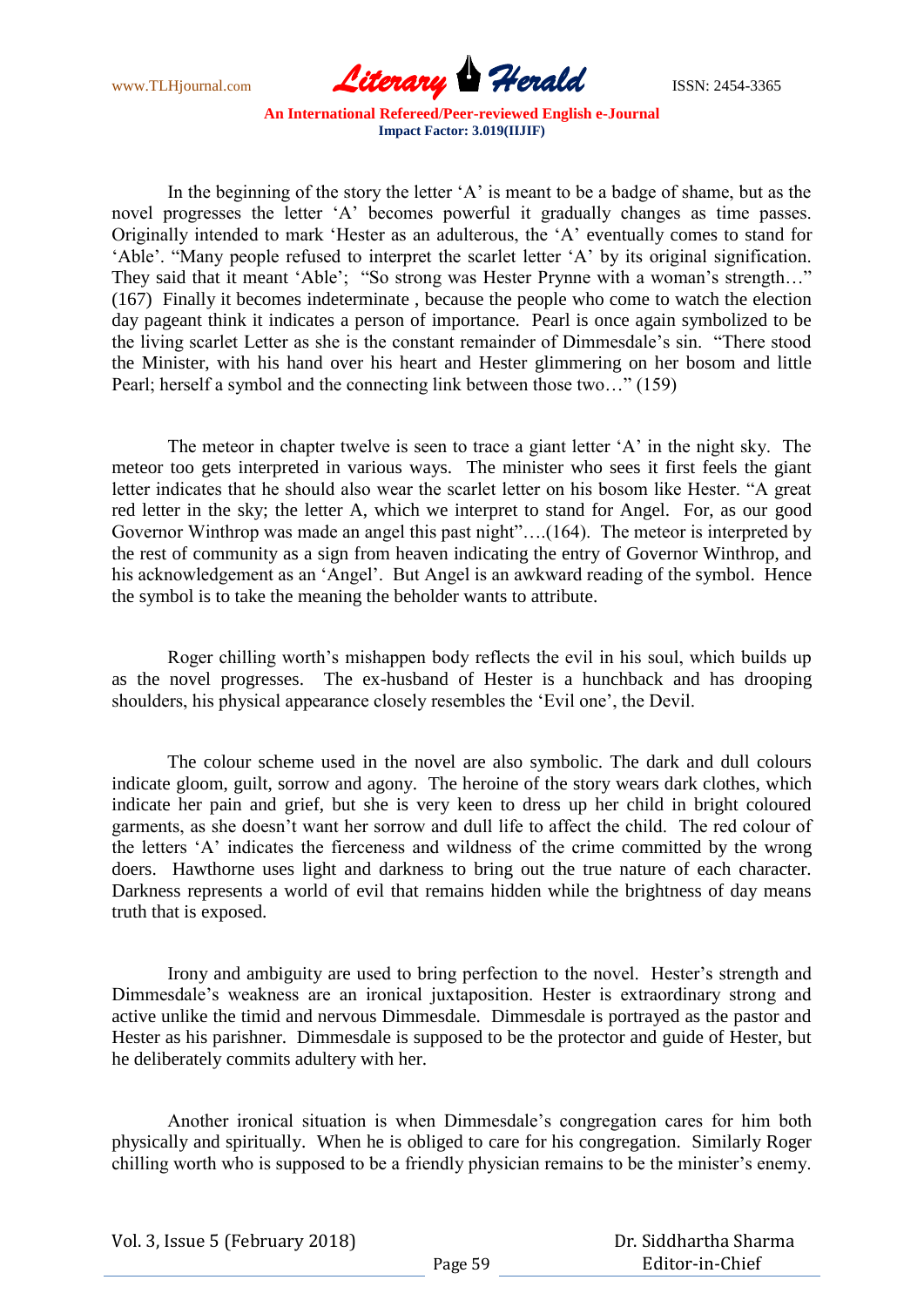

He ruins Dimmesdale"s peace and torments him mentally and finally drives his soul from all peace and harmony.

> He now dug into the poor clergy man"s heart like a miner searching for gold; or rather, like a sexton delving into a greave, possibly in quest of a jewel that had been buried on the dead man's bosom, but likely to find nothing save morality and corruption. (133)

The last conversation between the minister and the physician is also highly ironical.

Ambiguity is another effective technical device adopted in the novel. The letter "A" takes various meanings. The letter "A" means Adultery in the beginning of the novel, but in the course of the story if undergoes various changes, and is understood as Able, Admirable, Angel and finally Angel of Mercy. The letter which first causes disgrace and humiliation finally brings grace, compassion and respect to the bearer.

The death of the Minister, Arthur Dimmesdale is also ambiguous. Even after the revelation of his concealed sin, people tend to understand it in a different way. Ironically, the people of Boston do not believe Dimmesdale"s protestations of sin-fullness. When he confess,

> The judgment of God is on me answered the conscience-striken priest. It is too mighty for me to struggle with! "Heaven would show Mercy", rejoined Hester, "hadst Thou but the strength to take advantage of it. Be thou strong for me! Answered he Advise me what to do. (207)

He is misunderstood to merely express personal guilt. When he realizes that he not bale to convince the people into believing that he is the sinner, he is driven into a state of bewilderment.

> God"s eye beheld it! The angels were forever pointing at it! The Devil know it well, and fretted it continually with the touch of his burning finger! But he hid it cunningly from men, and walked among you with the mien of a spirit; mournful, because so pure in a sinful world and sad, because he missed his heavenly kindred!. (267)

The people are of the opinion that his confession is a symbolic act, while others believe it as an example of divine judgement.

Vol. 3, Issue 5 (February 2018)

 Dr. Siddhartha Sharma Editor-in-Chief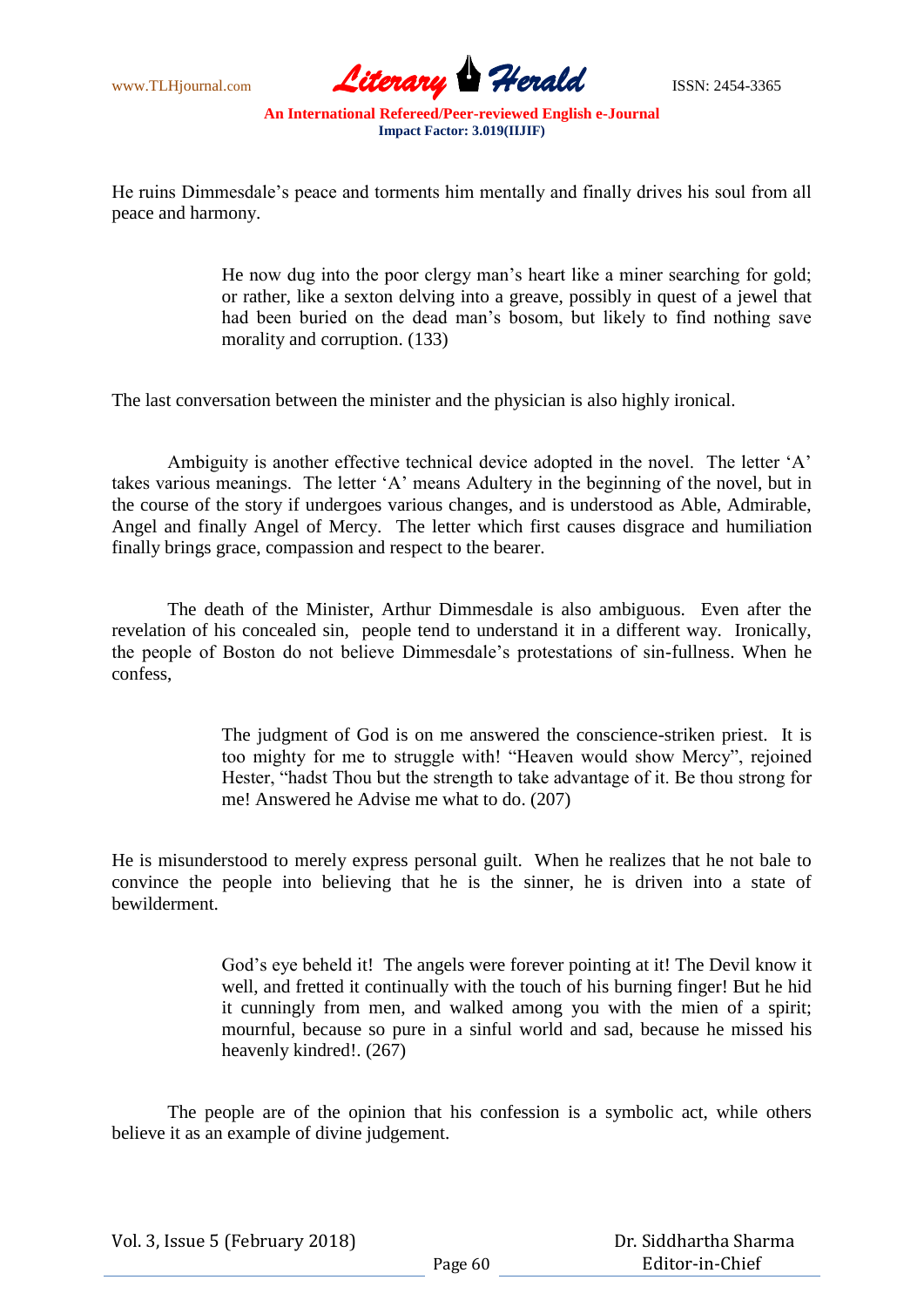

The *Scarlet Letter* can also be classified as an allegorical novel. It is a struggle between Good and Evil. The names in this novel can be interpreted allegorically Hester Prynne and Dimmesdale are constantly under the direct or indirect torment of Roger Chillingworth. Chillingworth is old and inhuman. As his name suggests, he brings a chill to his victims. He is associated with cold bloodedness and with violation of a human heart. Prynne rhymes with 'sin'; while Dimmesdale suggests 'dimmer' which shows weakness, indeterminacy, lack of insight, lack of will and courage. Pearl evokes a greater meaning such as of great price and value.

Hawthorne strikes a strong moral lesson through his story. The novel contains powerful symbolic and psychological aspects of the effects of sin, guilt, pride and secrecy. Every single feature in the story has contributed to the moral value. The use of the image of a path as a metaphor is highly appreciable. The author"s constant use of a road that is undefined and narrow shows how rigid and orthodox puritan belief is. People who tend to stray away from the prescribed or defined path are punished severely according to their religious belief. It is this moral code that makes them adopt such stringent punishments on Hester.

The title of the story bears a metaphorical phrase. *The Scarlet Letter* refers to a piece of cloth, which Hester Prynne, the accused is bound to wear. This cloth is decoratively embroidered to form the letter'

> That scarlet letter, so fantastically embroidered and illuminated upon her bosom. It had the effect of spell taking her out of the ordinary relations with humanity, and enclosing her in a sphere by herself. (54)

Motifs and symbols add further meaning, dignity and colour to the story. The motifs in the novel are recurring structures, contrasts or literary devices that help to develop the story. In *The Scarlet Letter*, the town and the surrounding forest represent opposite behaviour. The town represents civilization, while the forest is a place where society's rules do not apply. The meeting of the lovers in secret in the forest shows the freedom that is not available in the town.

The emphasis given to the alteration of sunlight and darkness also shows daylight exposing an individual's activity and making him or her vulnerable to punishment. Night on the other hand conceals and enables activity is that would not be possible or tolerated during the day, as for instance, Dimmesdale"s encounter with Hester and pearl on the scaffold at night. Night is the time when inner nature manifests itself and during day interior is once again hidden from public view, and secrets remain as secret within.

The techniques Hawthorne employs in *The Scarlet Letter* remain unmatched. The constant picturization of the Scarlet Letter 'A' in different phases with different meanings throughout the novel enhances and reveals the true meaning of the letter "A". Hawthorne has

 Dr. Siddhartha Sharma Editor-in-Chief